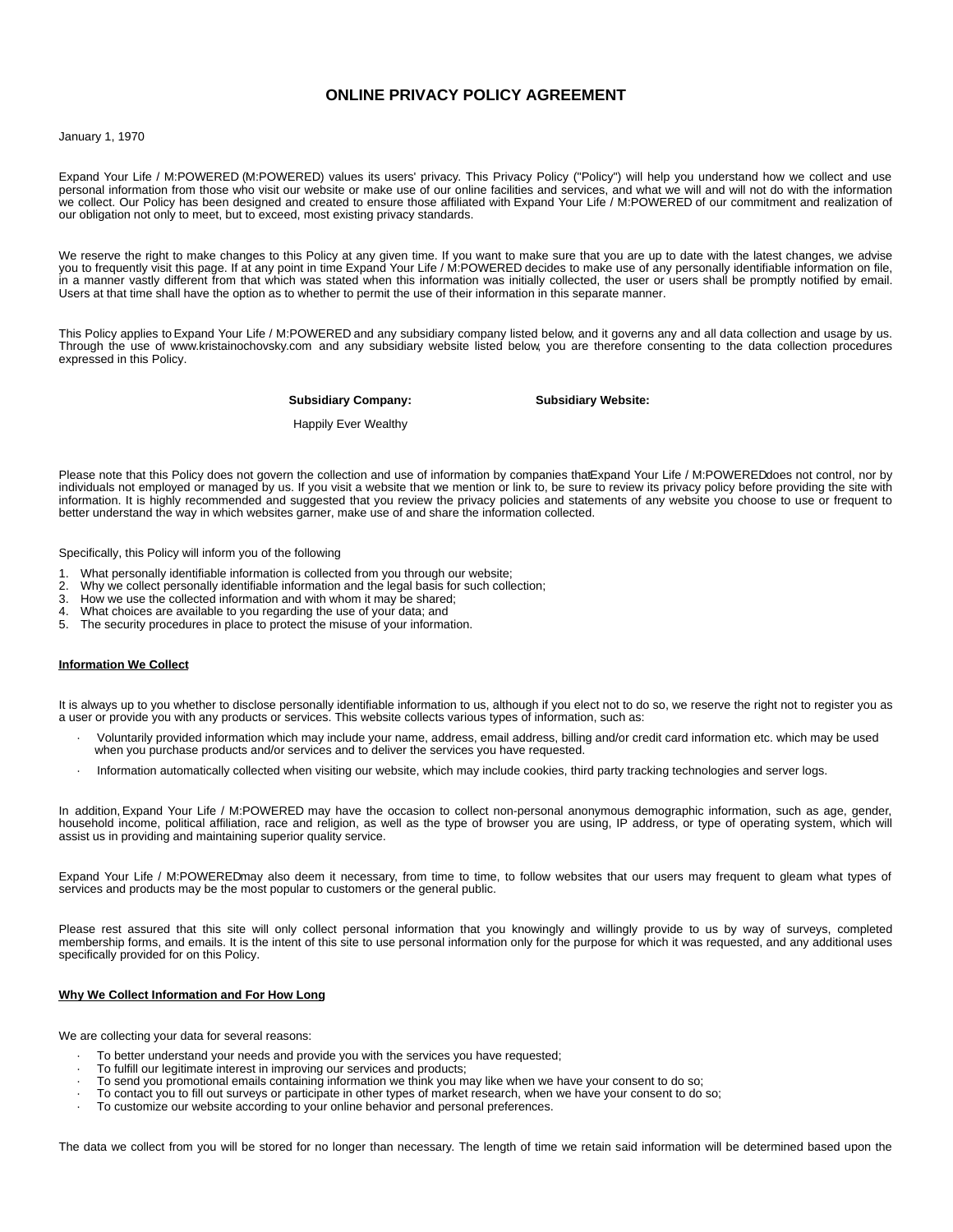following criteria: the length of time your personal information remains relevant; the length of time it is reasonable to keep records to demonstrate that we have fulfilled our duties and obligations; any limitation periods within which claims might be made; any retention periods prescribed by law or recommended by regulators, professional bodies or associations; the type of contract we have with you, the existence of your consent, and our legitimate interest in keeping such information as stated in this Policy.

# **Use of Information Collected**

Expand Your Life / M:POWERED does not now, nor will it in the future, sell, rent or lease any of its customer lists and/or names to any third parties.

Expand Your Life / M:POWERED may collect and may make use of personal information to assist in the operation of our website and to ensure delivery of the services you need and request. At times, we may find it necessary to use personally identifiable information as a means to keep you informed of other possible products and/or services that may be available to you from www.kristainochovsky.com and its subsidiaries.

Expand Your Life / M:POWERED and its subsidiaries may also be in contact with you with regards to completing surveys and/or research questionnaires related to your opinion of current or potential future services that may be offered.

Expand Your Life / M:POWEREDuses various third-party social media features including but not limited to

https://www.facebook.com/MPoweredteenmindfulness/,https://www.facebook.com/kristainochovsky/,https://www.linkedin.com/in/kristasky/,https://www.instagram and other interactive programs. These may collect your IP address and require cookies to work properly. These services are governed by the privacy policies of the providers and are not within Expand Your Life / M:POWERED's control.

#### **Disclosure of Information**

Expand Your Life / M:POWERED may not use or disclose the information provided by you except under the following circumstances:

- as necessary to provide services or products you have ordered;
- in other ways described in this Policy or to which you have otherwise consented;
- · in the aggregate with other information in such a way so that your identity cannot reasonably be determined;
- as required by law, or in response to a subpoena or search warrant;
- to outside auditors who have agreed to keep the information confidential;
- as necessary to enforce the Terms of Service;
- as necessary to maintain, safeguard and preserve all the rights and property of Expand Your Life / M:POWERED.

#### **Non-Marketing Purposes**

Expand Your Life / M:POWERED greatly respects your privacy. We do maintain and reserve the right to contact you if needed for non-marketing purposes (such as bug alerts, security breaches, account issues, and/or changes in Expand Your Life / M:POWERED products and services). In certain circumstances, we may use our website, newspapers, or other public means to post a notice.

### **Children under the age of 13**

Expand Your Life / M:POWERED's website is not directed to, and does not knowingly collect personal identifiable information from, children under the age of thirteen (13). If it is determined that such information has been inadvertently collected on anyone under the age of thirteen (13), we shall immediately take the necessary steps to ensure that such information is deleted from our system's database, or in the alternative, that verifiable parental consent is obtained for the use and storage of such information. Anyone under the age of thirteen (13) must seek and obtain parent or guardian permission to use this website.

#### **Unsubscribe or Opt-Out**

All users and visitors to our website have the option to discontinue receiving communications from us by way of email or newsletters. To discontinue or unsubscribe from our website please send an email that you wish to unsubscribe to teenmindfulnesscoach@gmail.com. If you wish to unsubscribe or opt-out from any third-party websites, you must go to that specific website to unsubscribe or opt-out. Expand Your Life / M:POWERED will continue to adhere to this Policy with respect to any personal information previously collected.

# **Links to Other Websites**

Our website does contain links to affiliate and other websites. Expand Your Life / M:POWERED does not claim nor accept responsibility for any privacy policies, practices and/or procedures of other such websites. Therefore, we encourage all users and visitors to be aware when they leave our website and to read the privacy statements of every website that collects personally identifiable information. This Privacy Policy Agreement applies only and solely to the information collected by our website.

#### **Notice to European Union Users**

Expand Your Life / M:POWERED's operations are located primarily in the United States. If you provide information to us, the information will be transferred out of the European Union (EU) and sent to the United States. (The adequacy decision on the EU-US Privacy became operational on August 1, 2016. This framework protects the fundamental rights of anyone in the EU whose personal data is transferred to the United States for commercial purposes. It allows the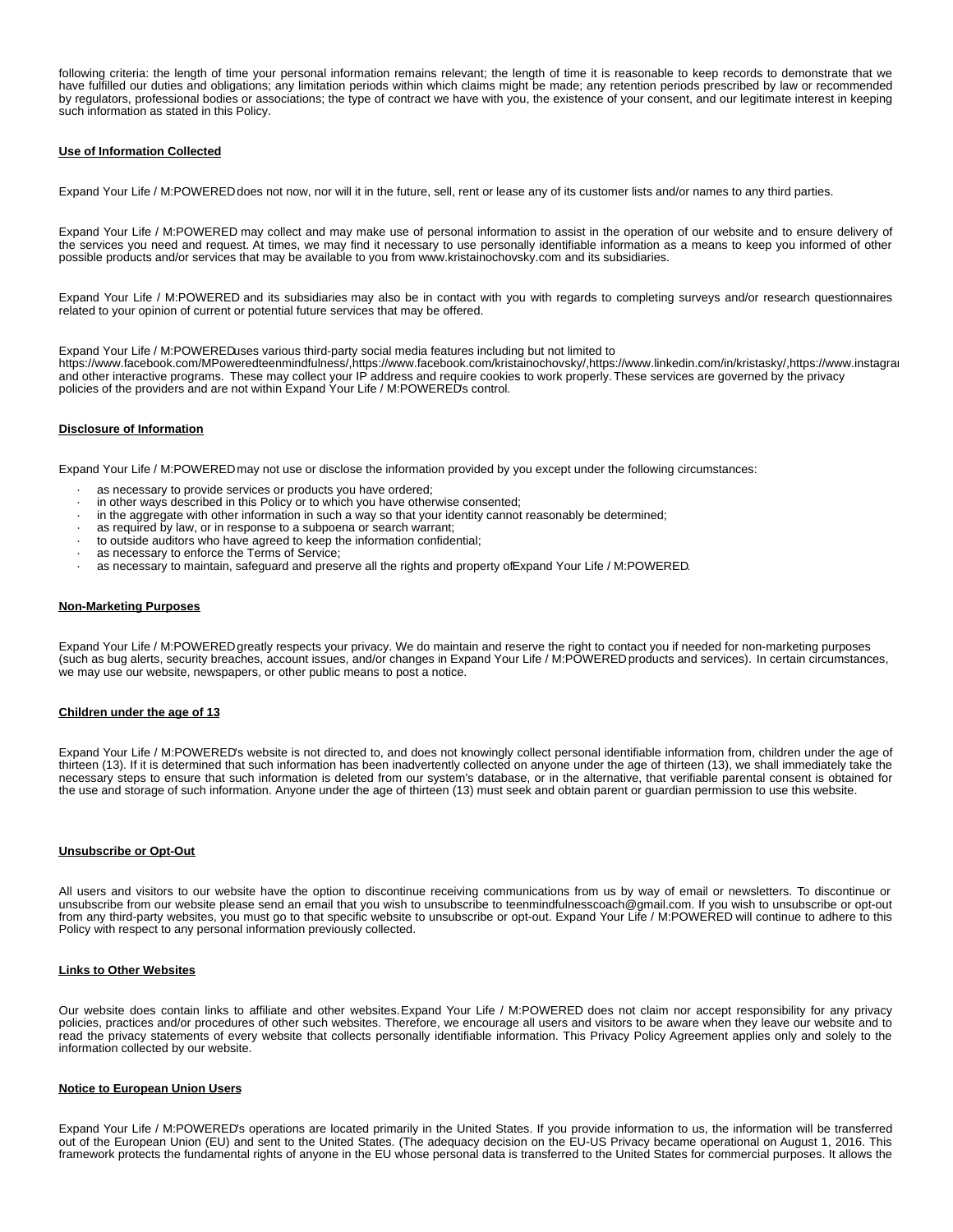free transfer of data to companies that are certified in the US under the Privacy Shield.) By providing personal information to us, you are consenting to its storage and use as described in this Policy.

# **Security**

Expand Your Life / M:POWERED takes precautions to protect your information. When you submit sensitive information via the website, your information is protected both online and offline. Wherever we collect sensitive information (e.g. credit card information), that information is encrypted and transmitted to us in a secure way. You can verify this by looking for a lock icon in the address bar and looking for "https" at the beginning of the address of the webpage.

While we use encryption to protect sensitive information transmitted online, we also protect your information offline. Only employees who need the information to perform a specific job (for example, billing or customer service) are granted access to personally identifiable information. The computers and servers in which we store personally identifiable information are kept in a secure environment. This is all done to prevent any loss, misuse, unauthorized access, disclosure or modification of the user's personal information under our control.

## **Acceptance of Terms**

By using this website, you are hereby accepting the terms and conditions stipulated within the Privacy Policy Agreement. If you are not in agreement with our terms and conditions, then you should refrain from further use of our sites. In addition, your continued use of our website following the posting of any updates or changes to our terms and conditions shall mean that you agree and acceptance of such changes.

# **How to Contact Us**

If you have any questions or concerns regarding the Privacy Policy Agreement related to our website, please feel free to contact us at the following email, telephone number or mailing address.

**Email:** kristasky@gmail.com

# **Telephone Number:** 407-375-3404

# **Mailing Address:**

Expand Your Life / M:POWERED 7425 Green Tree Dr Orlando, Florida 32819